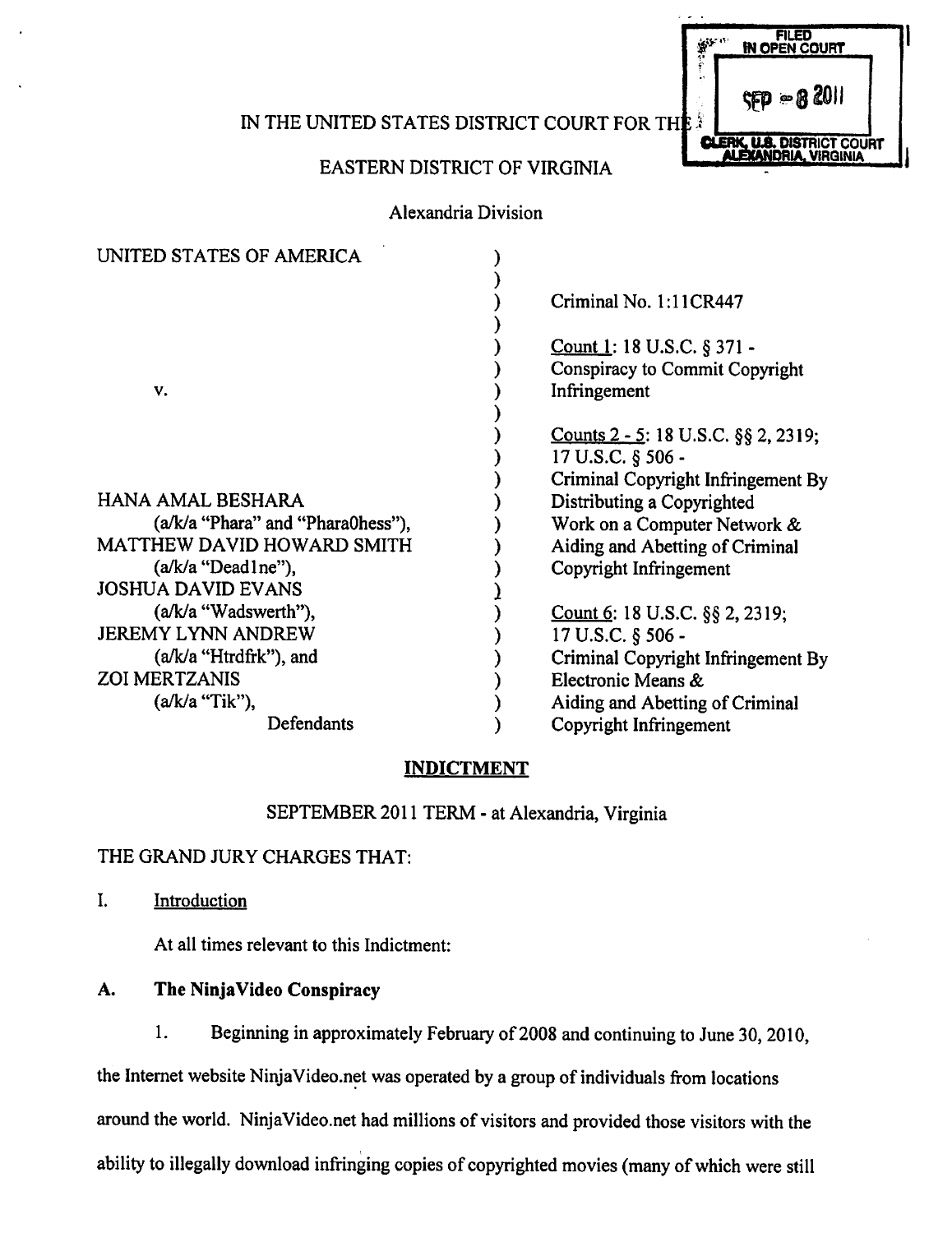playing in theaters, and some of which had not yet been released in movie theaters), as well as television programs, in high-quality formats.

2. Visitors to the NinjaVideo.net website could download much of the infringing copyrighted material for free; however, for a minimum "donation" of \$25.00, visitors obtained a "premium" membership and gained access to additional copyrighted material, including a wider range of movies, comic books, and computer software. "Premium" members also obtained the right to request specific content from the administrators of the NinjaVideo.net website. The content available on NinjaVideo.net was provided by "uploaders" who located pirated copies of copyrighted works and made the files available on the Internet for unlawful reproduction and distribution by members of the conspiracy.

3. During the operation of NinjaVideo.net, members of the NinjaVideo conspiracy received proceeds of more than \$500,000 from their illegal conduct, while unlawfully distributing millions of dollars in infringing copies of copyrighted works.

4. From December 2009 until June 2010, agents from Homeland Security Investigations ("HSI"), operating from the National Intellectual Property Rights Coordination Center in Arlington, Virginia, within the Eastern District of Virginia, utilized NinjaVideo.net in an undercover capacity. During that time, the NinjaVideo conspiracy made pirated movies available to an undercover agent. The agent subsequently downloaded forty-four (44) of these movies to a computer located in Arlington, Virginia; all of the movies were confirmed to be infringing copies of copyrighted motion pictures. At the time they were distributed by the NinjaVideo conspiracy, one (1) of the pirated copyrighted movies downloaded by the undercover agent had not yet been released in theaters in the United States; forty (40) of the copyrighted movies had been released in U.S. theaters but had not yet been released on DVD; and three (3) of

 $\overline{2}$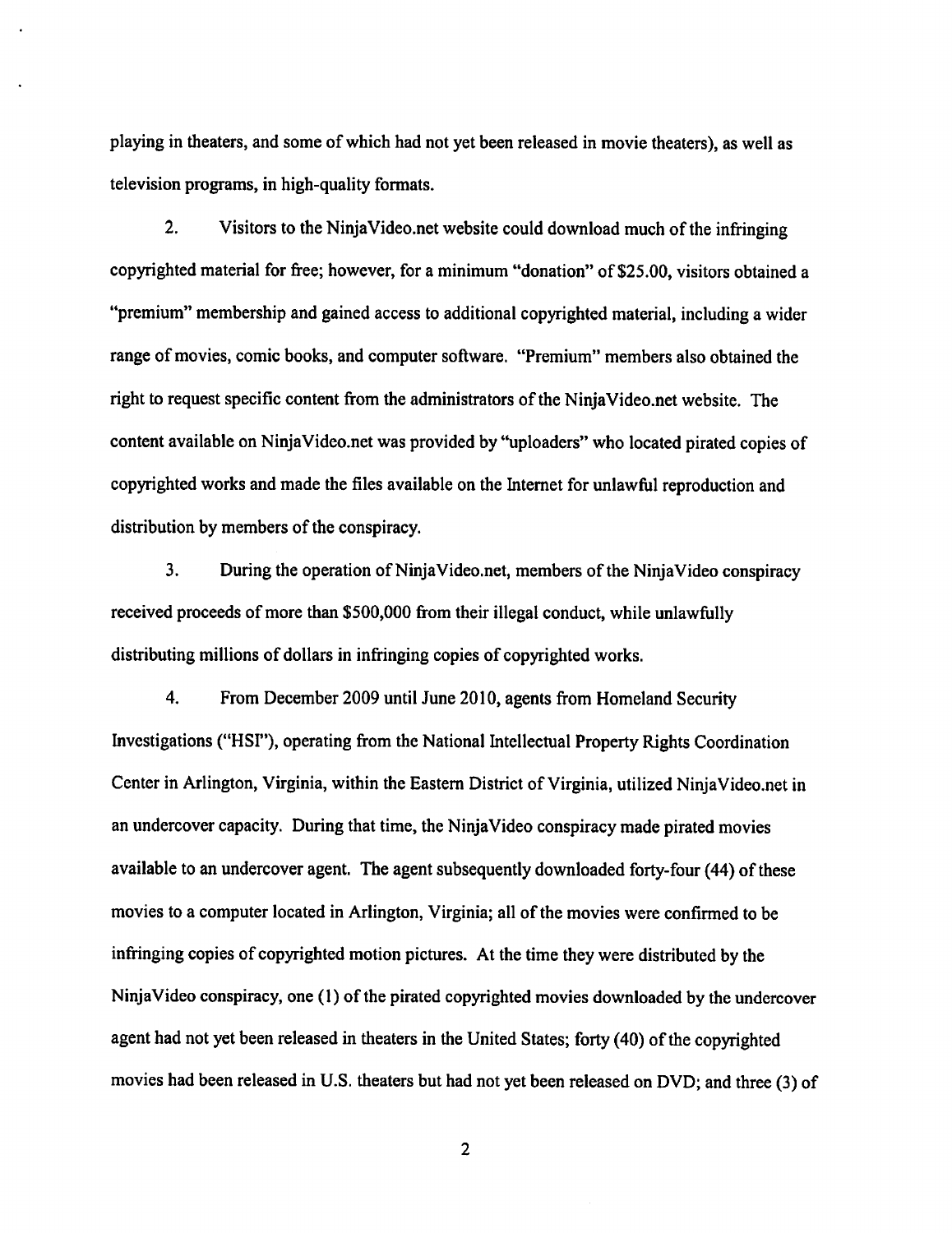the movies had already been released on DVD. These distributions by the NinjaVideo conspiracy of infringing copies of valuable copyrighted works were not authorized by the copyright holders andwere clearly marked as products from known Internet piracy groups.

*B. Defendants*

5. HANA AMAL BESHARA (a/k/a "Phara", "Phara0hess"), a resident of New Jersey, was one of the founders of NinjaVideo and served as the primary day-to-day administrator of the NinjaVideo.net website. At various times during the course of the conspiracy, BESHARA supervised the group's forum board (where members of the conspiracy discussed the operations of NinjaVideo.net), supervised the moderators who policed the NinjaVideo.net website, publicized the website, negotiated contracts and business deals with third parties, and assisted NinjaVideo.net visitors and users. BESHARA made regular payments for computer servers utilized by NinjaVideo.net, and also distributed proceeds to some of her coconspirators.

6. MATTHEW DAVID HOWARD SMITH (a/k/a"Deadlne"), a resident of North Carolina, was another founder of NinjaVideo and administrator of the NinjaVideo.net website. SMITH paid for and registered many Internet domain names for the benefit of the NinjaVideo conspiracy, including most notably NinjaVideo.net. SMITH located (and, where necessary, paid for) servers to be used as part of the conspiracy. SMITH primarily designed many of the operational elements of the website, including sophisticated tools and scripts that enabled NinjaVideo.net visitors to view and download the website's high-quality copyrighted content (in particular, the "NinjaVideo Helper applet"). SMITH contacted Internet advertising entities and entered into agreements wherein those entities would place advertisements onthe NinjaVideo.net website. SMITH received this advertising revenue, as well as "donations" from NinjaVideo.net

 $\overline{\mathbf{3}}$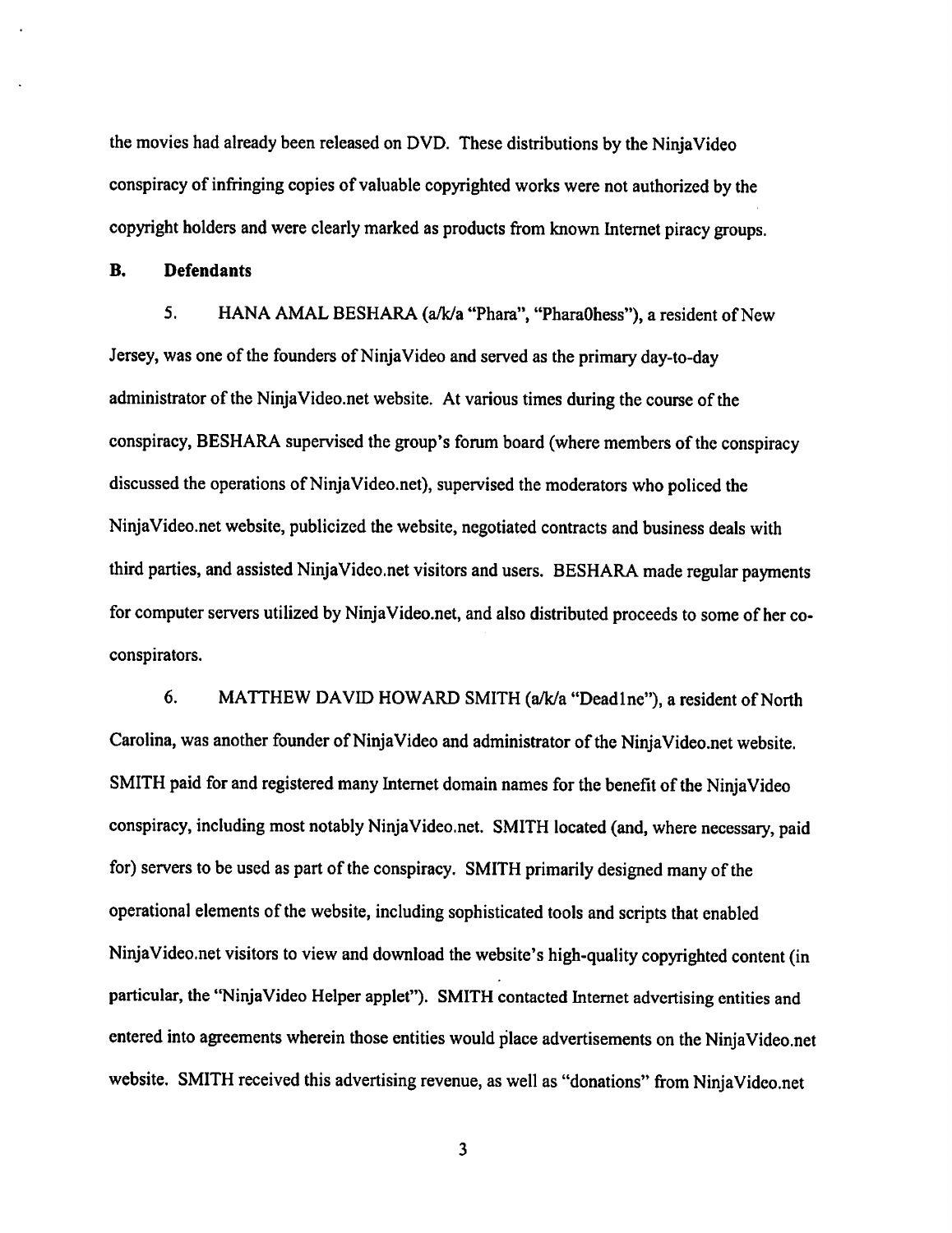members, and then distributed hundreds of thousands of dollars in proceeds to his coconspirators.

7. JOSHUA DAVID EVANS (a/k/a "Wadswerth"), a resident of the state of Washington, served as one of the most active uploaders of copyrighted material for the NinjaVideo.net website. EVANS supervised most of the North American-based uploaders, including directing uploaders to locate specific infringing copyrighted content for the NinjaVideo.net website. EVANS also conducted background checks on individuals requesting access to communications with the top administrators of NinjaVideo.net.

8. JEREMY LYNN ANDREW (a/k/a "Htrdfrk"), a resident of Oregon, held the title of "Head of Security" for NinjaVideo.net. ANDREW assisted website visitors with technical issues, including issues that arose from the NinjaVideo Helper applet, and assisted with issues related to the NinjaVideo.net servers, including monitoring for unauthorized access to servers and searching for additional content servers for the conspiracy.

9. ZOI MERTZANIS (a/k/a "Tik"), a resident of Greece, served as another of the most active uploaders of copyrighted material for the NinjaVideo.net website. MERTZANIS supervised most of the European-based uploaders, including directing uploaders to locate specific infringing copyrighted content for the NinjaVideo.net website.

 $\overline{\mathbf{4}}$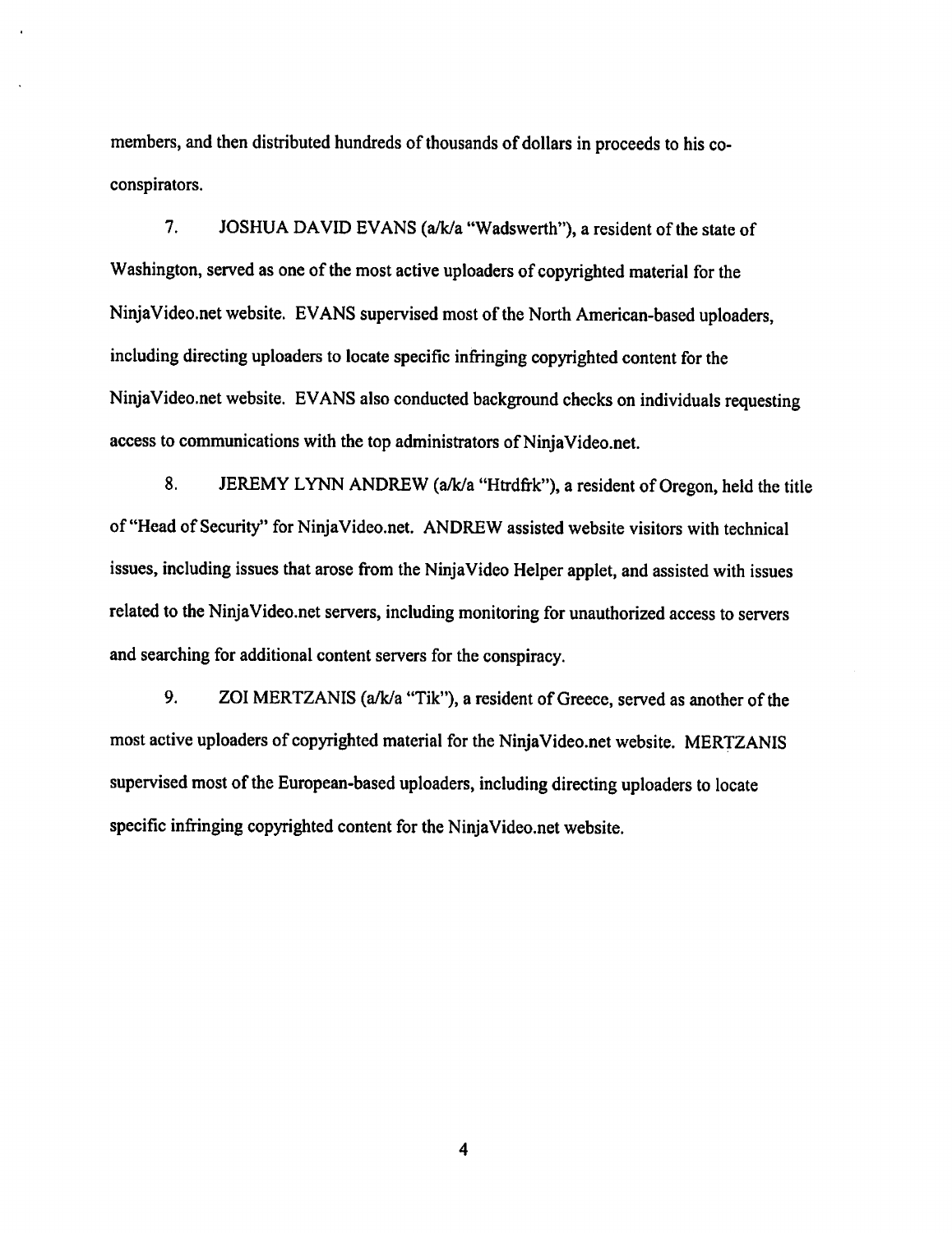(18U.S.C. §371-Conspiracy)

#### THE GRAND JURY CHARGES THAT:

10. Paragraphs 1 through 9 are re-alleged and incorporated as if set forth here in their entirety.

11. Beginning in approximately February 2008 and continuing until June 30, 2010, in the Eastern District of Virginia and elsewhere, the defendants,

## *HANA AMAL BESHARA,*

## *MATTHEW DAVID HOWARD SMITH,*

### *JOSHUA DAVID EVANS,*

## *JEREMY LYNN ANDREW,* and

## *ZOI MERTZANIS*

each knowingly and intentionally combined, conspired, and agreed together and with each other, and with other persons known and unknown tothe Grand Jury, to 1) willfully infringe, for purposes of private financial gain, ten (10) or more copies of one (1) or more copyrighted works with a total retail value of more than \$2,500 within a 180-day period, in violation of Title 17, United States Code, Section 506(a)(1)(A) and Title 18, United States Code, Section 2319(b)(1), and 2) willfully infringe, for purposes of private financial gain, a copyright by the distribution of a work being prepared for commercial distribution, by making it available on a computer network accessible to members of the public, when the defendants knew and should have known that the work was intended for commercial distribution, in violation of Title 17, United States Code, Section  $506(a)(1)(C)$  and Title 18, United States Code, Section  $2319(d)(2)$ .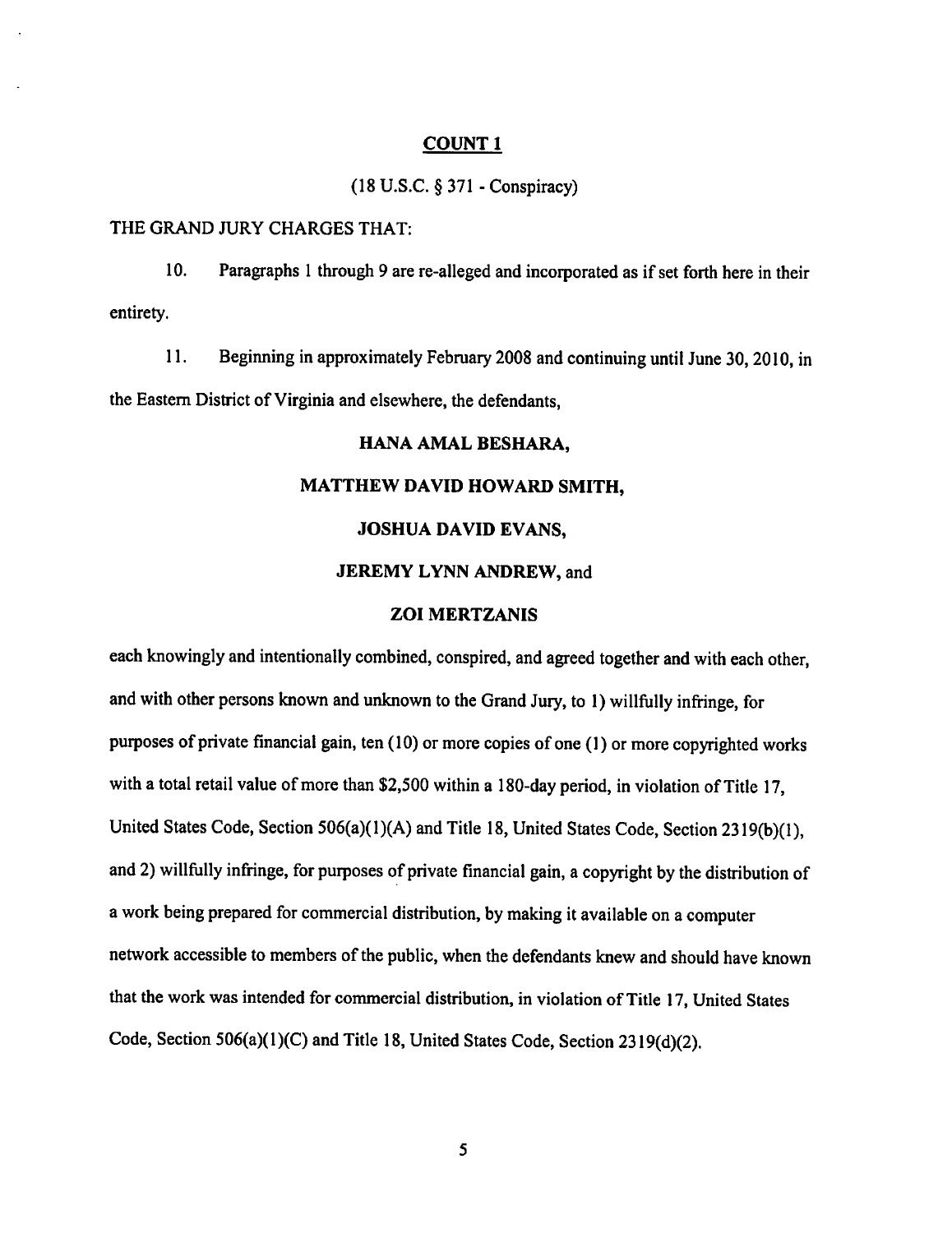## *Manner, and Means of the Conspiracy*

In furtherance of the conspiracy, defendants and others known and unknown to the Grand Jury employed, among others, the following manner and means:

12. It was part of the conspiracy that the defendants and their co-conspirators operated NinjaVideo.net. NinjaVideo.net was an Internet site that provided users with the ability to illegally download infringing copies of copyrighted movies (many of which were still playing in movie theaters, and some of which had not yet been released in movie theaters), television programs, and computer software, in high-quality formats.

13. It was further part of the conspiracy that visitors to the NinjaVideo.net website could download much of the infringing copyrighted material for free; however, for a minimum "donation" of \$25.00, visitors obtained a "premium" membership and gained access to additional copyrighted material, including a wider range of movies, comic books, and computer software. "Premium" members also obtained the right to request specific content from the administrators of the NinjaVideo.net website (which included several of the defendants).

14. It was further part of the conspiracy that members of the conspiracy knowingly obtained unauthorized copies of copyrighted works. At all times relevant to this Indictment, the members of the conspiracy knew well that they did not have license, permission, authorization, or other authority from the owners of the copyrighted works to reproduce and distribute them. including making them available over the Internet for download and distributing them over the Internet. In particular, the content available on NinjaVideo.net was provided by members of the conspiracy called "uploaders," who located pirated copies of copyrighted works and made the files available on computer networks for unlawful reproduction and distribution by members of the conspiracy.

6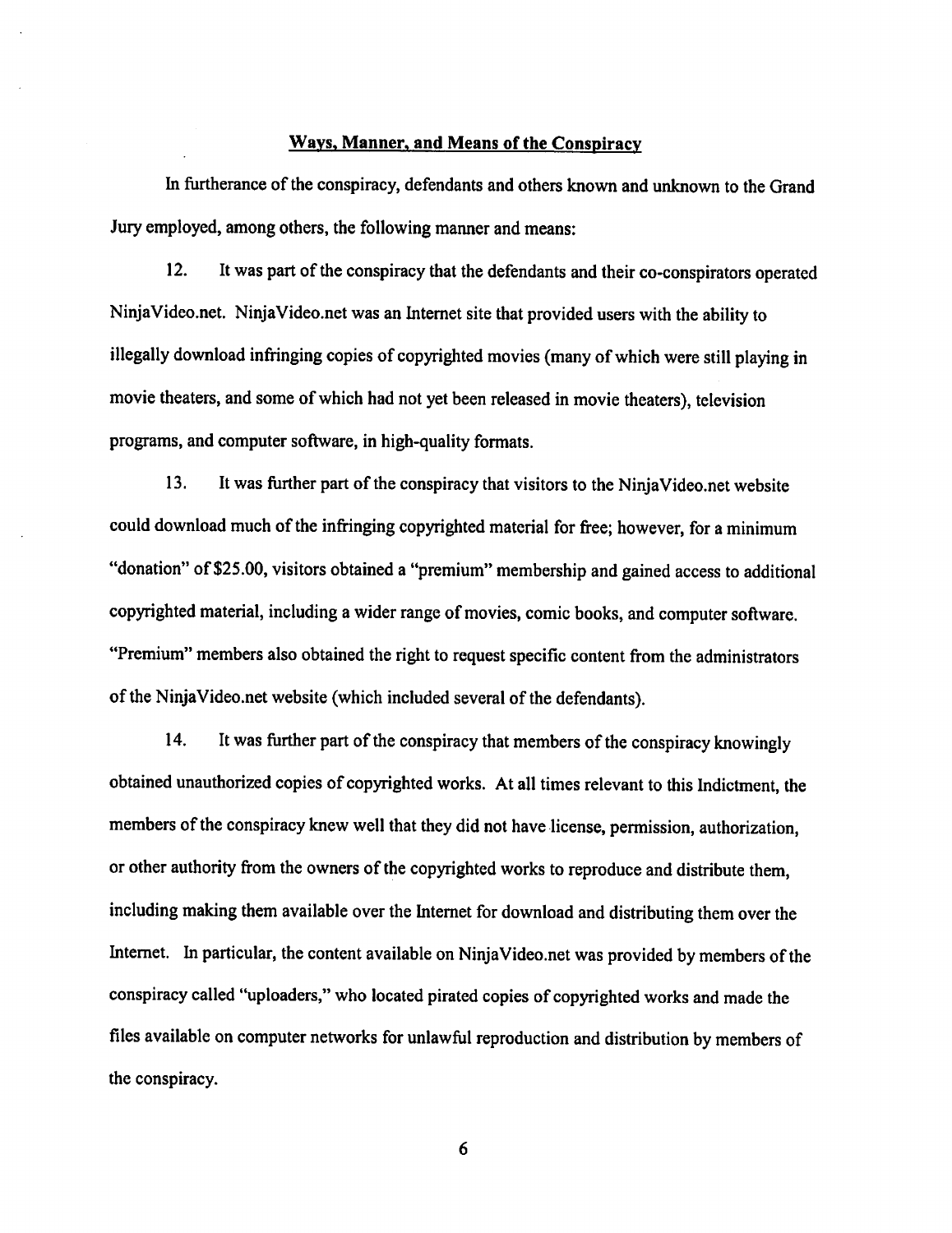15. It was further part of the conspiracy that the conspiracy derived income from advertising that was placed on the NinjaVideo.net website, as well as from NinjaVideo.net member "donations." Between February of 2008 and June 30, 2010, the defendants collectively received more than \$500,000.00 from advertising and "donations."

16. It was further part of the conspiracy that the NinjaVideo.net website, forum board, and content were hosted on various servers in the Netherlands; France; Chicago, Illinois; and Ashburn, Virginia (the last of which is located in the Eastern District of Virginia).

17. It was further part of the conspiracy that the infringing copies of copyrighted works on NinjaVideo.net were made available to millions of visitors each month. For example, during the last week of June 2010, NinjaVideo.net fulfilled more than 309,428 movie requests and 633,458 television program requests.

## *Overt Acts*

18. It was further part of the conspiracy that the following acts in furtherance of and to effect the objects of the above-described conspiracy were committed in the Eastern District of Virginia and elsewhere:

a. From at least January 4, 2010 until June 30, 2010, infringing copies of copyrighted materials were stored and accessed by members of the conspiracy at Carpathia Hosting in Ashburn, Virginia, which is in the Eastern District of Virginia.

 $\overline{7}$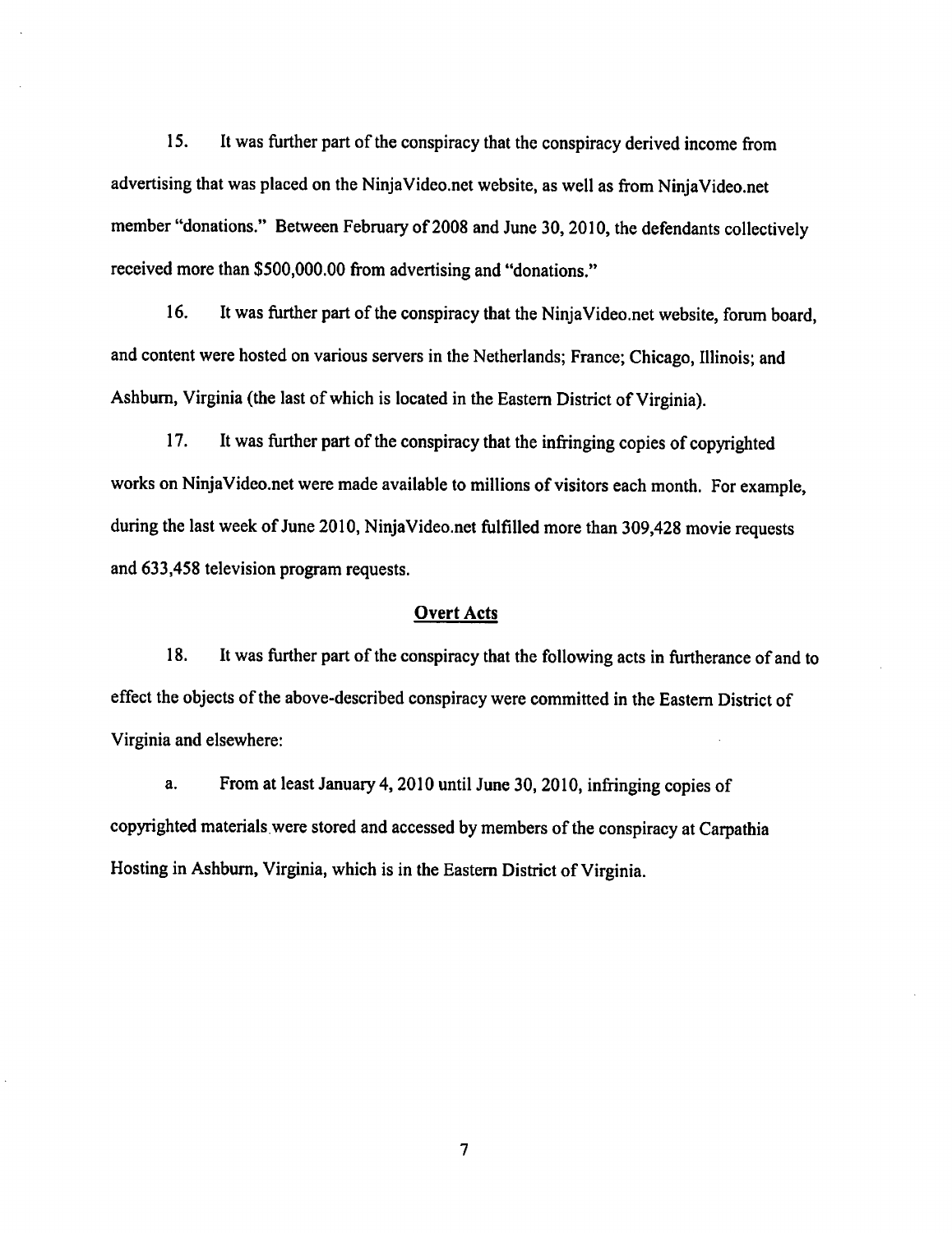$\mathbf b$ . On various dates, a member of the conspiracy received proceeds of the conspiracy through Paypal from NinjaVideo.net users residing in the Eastern District of Virginia, including any one of the following:

- 1) On June 3, 2010, user NS from Herndon, Virginia, made a payment of \$3.33;
- 2) On June 4, 2010, user JE from Herndon, Virginia, made a payment of \$50.00; and
- 3) On June 6, 2010, user DS from Fairfax, Virginia, made a payment of \$20.00.

c. From December 17, 2009 until June 16, 2010, HSI agents, operating from the National Intellectual Property Rights Coordination Center in Arlington, Virginia, within the Eastern District of Virginia, downloaded 44 pirated motion pictures that were made available for reproduction and distribution by members of the conspiracy from servers at Carpathia Hosting in Ashburn, Virginia, within the Eastern District of Virginia, and elsewhere.

d. Onvarious dates, members of the conspiracy made infringing copyrighted materials available on Internet-connected computer servers located at Carpathia Hosting in Ashburn, Virginia, within the Eastern District of Virginia, for download by members of the conspiracy and the public, including any of the following examples:

- 1) On or about January 4,2010, members of the conspiracy infringed the copyright of the motion picture "Avatar" (which had been released in U.S. theaters on or about December 18, 2009, and would not be commercially distributed until on or about May 22, 2010) by making it available on publicly accessible servers at Carpathia Hosting and distributing it over the Internet without authorization;
- 2) On or about January 21, 2010, members of the conspiracy infringed the copyright of the motion picture "2012" (which had been released in U.S. theaters on or about November 13, 2009, and would not be commercially distributed until on or about March 2, 2010) by making it available on publicly accessible servers at Carpathia Hosting and distributing it over the Internet without authorization;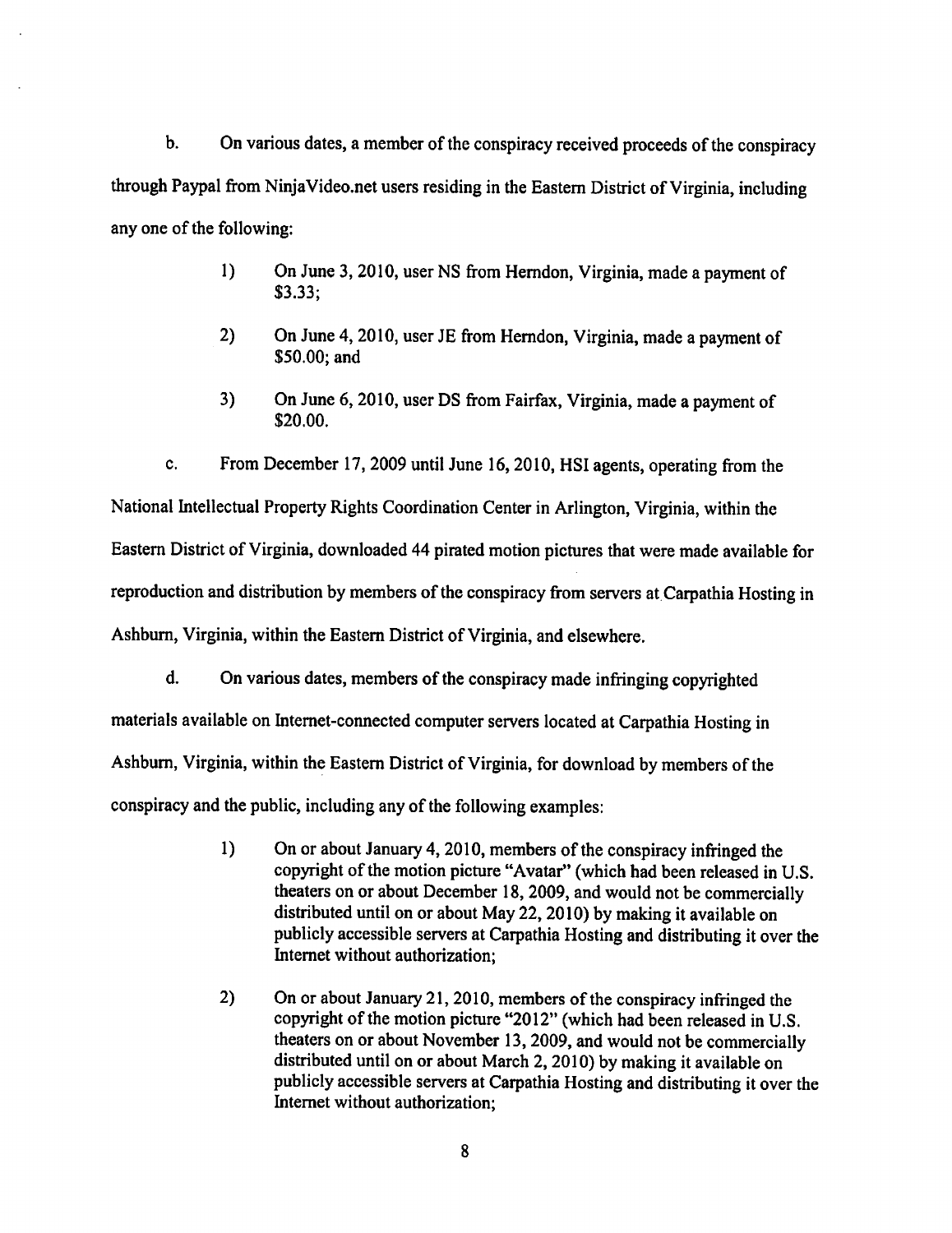- $3)$ On or about May 4, 2010, members of the conspiracy infringed the copyright of the motion picture "Iron Man 2" (which would not be released in U.S. theaters until on or about May 7, 2010, and would not be commercially distributed until on or about September 28, 2010) by making it available on publicly accessible servers at Carpathia Hosting and distributing it over the Internet without authorization; and
- 4) On or about June 16, 2010, members of the conspiracy infringed the copyright of the motion picture "The A-Team" (which had been released in U.S. theaters on or about June 11, 2010, and would not be commercially distributed until on or about December 14, 2010) by making it available on publicly accessible servers at Carpathia Hosting and distributing it over the Internet without authorization.

e. Fromon or about June 23,2010 until June 30,2010, members of the conspiracy infringed by electronic means, including by means of the Internet, more than ten (10) copies of one or more copyrighted works which had a total retail value of more than \$2,500 for purposes of private financial gain.

f. On or about January 19, 2008, defendant SMITH made a payment to Ecatel Ltd. in the Netherlands for Internet hosting services associated with NinjaVideo.net.

g. On or about January 28,2008, defendant SMITH received an advertising payment for advertising on NinjaVideo.net from Google AdSense.

h. On or about February 1, 2008, defendant SMITH received an advertising payment for advertising on NinjaVideo.net from AdBrite.

i. On or about March 3, 2008, defendant SMITH and his co-conspirators continued to operate NinjaVideo.net, despite SMITH receiving an electronic mail message on that date fromGoogle AdSense that its advertisements on NinjaVideo.net had been disabled because the site was illegally distributing copyrighted materials.

9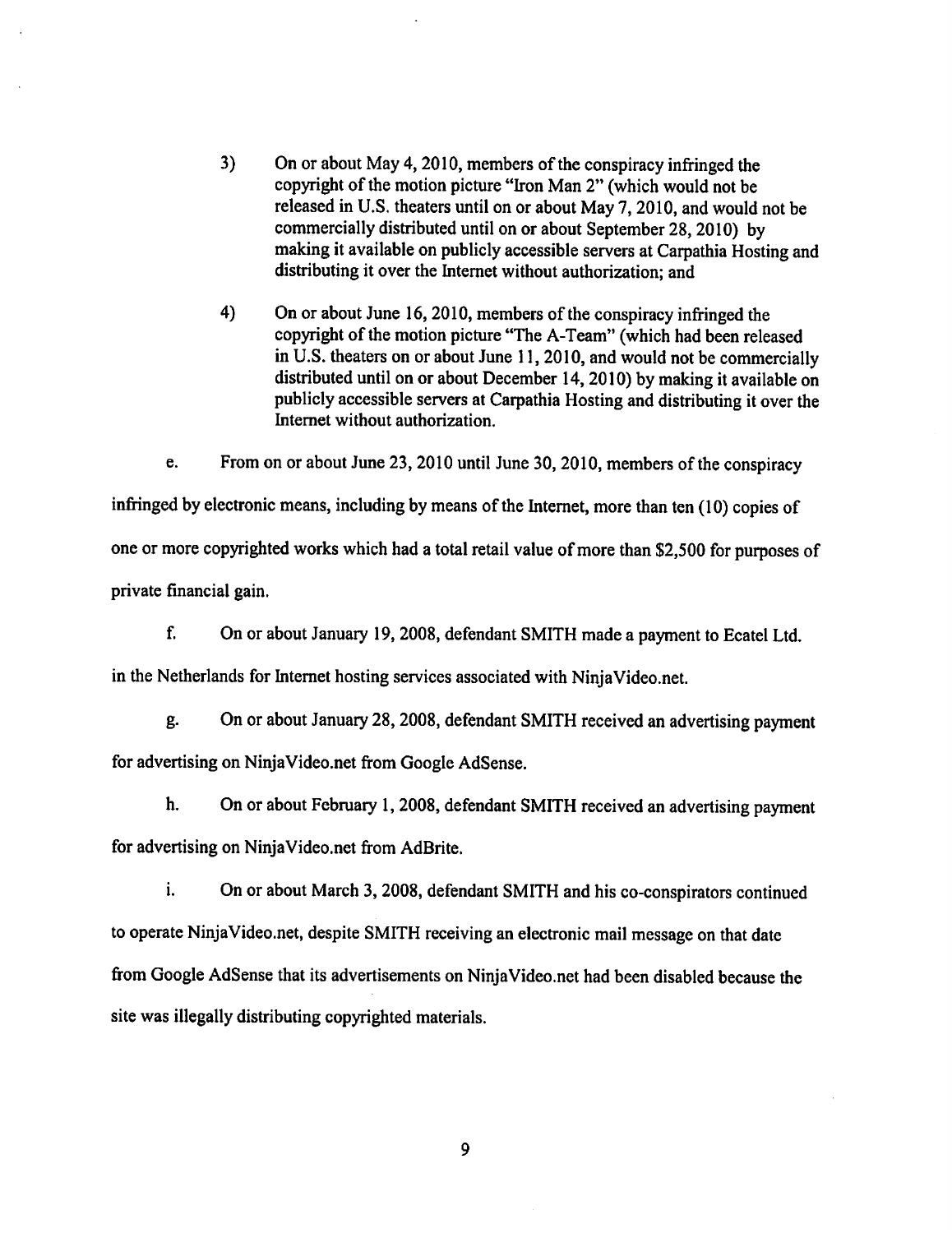$\mathbf{i}$ . On or about March 20, 2008, defendant SMITH and his co-conspirators continued to operate NinjaVideo.net, despite SMITH receiving a second electronic mail message onthat date from Google AdSense that its advertisements on NinjaVideo.net had been disabled because the site was illegally distributing copyrighted materials.

k. On or about May 16,2008, defendant SMITH received an advertising payment for advertising on NinjaVideo.net from Mpire Corp.

1. On or about June 2, 2008, defendant SMITH made a payment to LeaseWeb in the Netherlands for Internet hosting services associated with NinjaVideo.net.

m. On or about October 6, 2008, defendant SMITH made a payment to his coconspirator BESHARA for her involvement in NinjaVideo.net.

n. On or about November 8, 2008, defendant SMITH made a payment to his coconspirator EVANS for his involvement in NinjaVideo.net.

o. On or about December 4, 2008, defendant SMITH made a payment to his coconspirator MERTZANIS for her involvement in NinjaVideo.net.

p. On or about February 14, 2009, defendant SMITH made a payment to his coconspirator ANDREW for his involvement in NinjaVideo.net.

q. Onor about February 17,2009, defendant BESHARA made a payment to LeaseWeb in the Netherlands for Internet hosting services associated with NinjaVideo.net.

r. On or about April 23, 2009, defendant BESHARA made individual payments to her co-conspirators ANDREW, EVANS, and MERTZANIS for their involvement in NinjaVideo.net.

s. On or about January 21, 2010, defendant BESHARA received an advertising payment for advertising on NinjaVideo.net from AdBrite.

10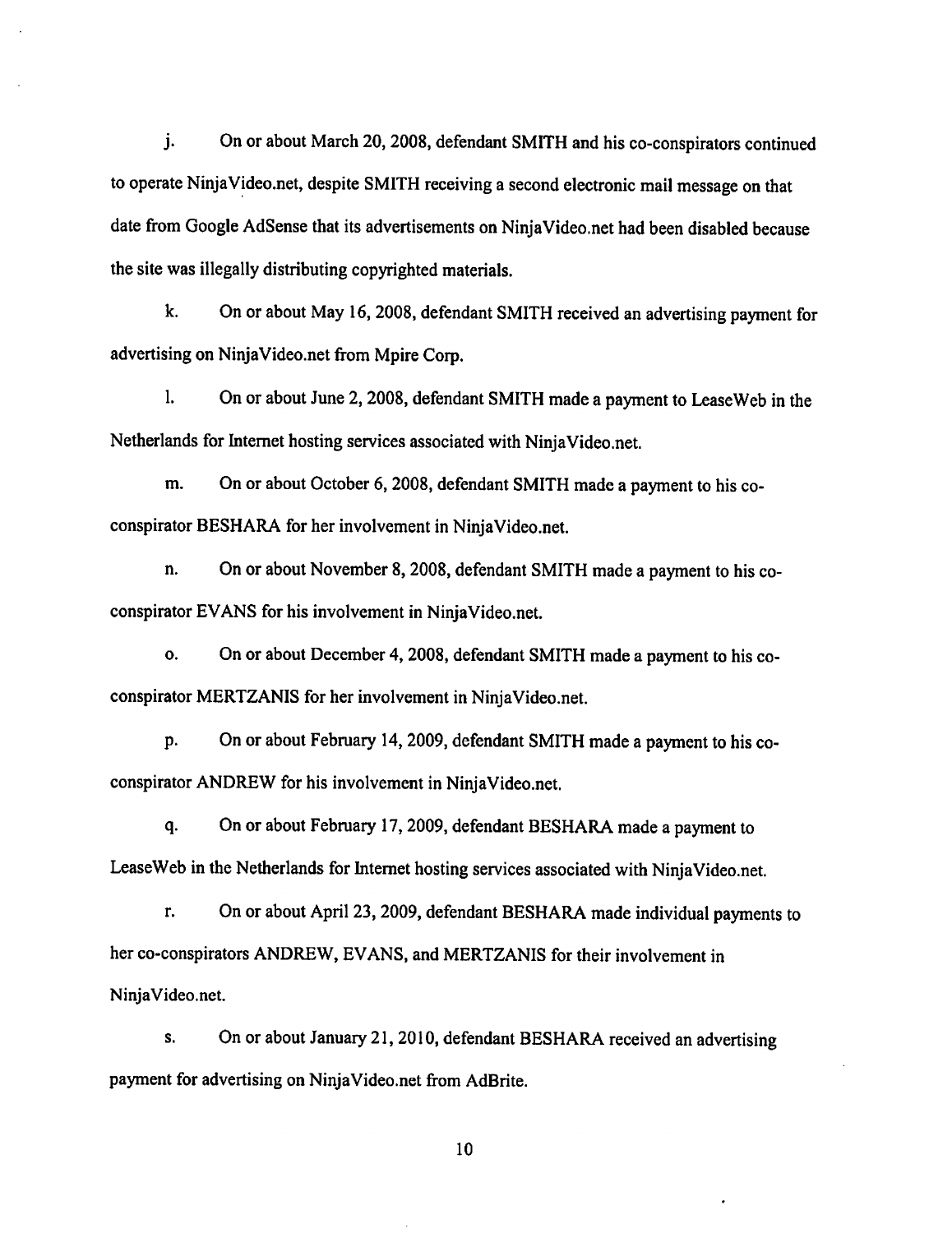On or about February 1, 2010, defendant BESHARA received an advertising  $t$ . payment for advertising on NinjaVideo.net from OpenX.

(All in violation of Title 18, United States Code, Section 371).

 $\mathcal{L}_{\mathcal{A}}$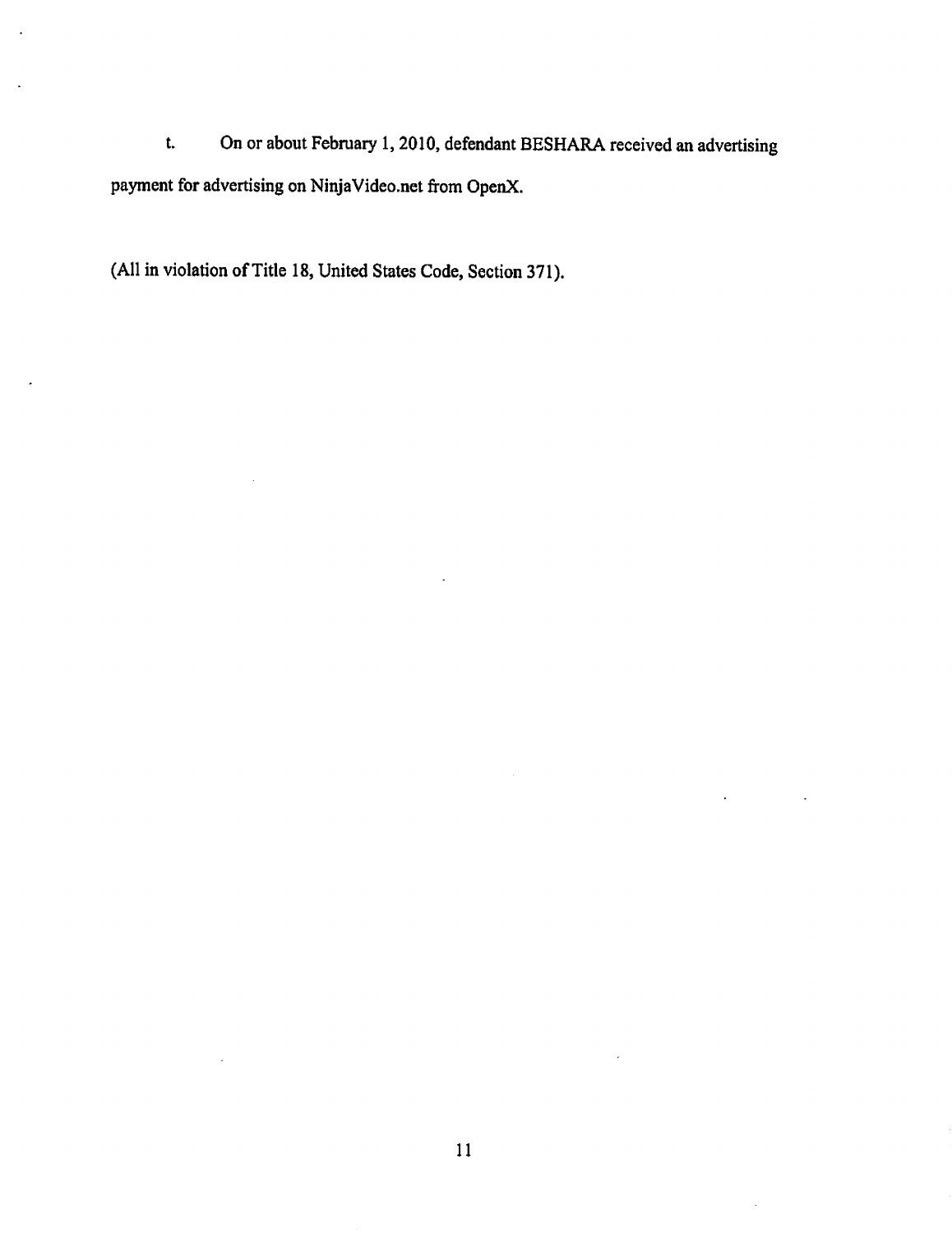(18 U.S.C. §§ 2,2319; 17 U.S.C. § 506 - Criminal Copyright Infringement ByDistributing a Copyrighted Work on a Computer Network & Aiding and Abetting Criminal Copyright Infringement)

#### THE GRAND JURY CHARGES THAT:

19. Paragraphs 1 through 18are re-alleged and incorporated as if set forth here in their entirety.

20. On or about January 4, 2010, in the Eastern District of Virginia and elsewhere, the

defendants,

#### *HANA AMAL BESHARA,*

## *MATTHEW DAVID HOWARD SMITH,*

### *JOSHUA DAVID EVANS,*

## *JEREMY LYNN ANDREW,* and

#### *ZOI MERTZANIS*

did willfully, and for purposes of private financial gain, infringe a copyright by distributing a work being prepared for commercial distribution, to wit, the motion picture "Avatar" (which had been released in U.S. theaters on or about December 18, 2009, and would not be commercially distributed until on or about May 22, 2010) by making it available on a computer network accessible to members of the public, when defendants knew, and should have known, that the work was intended for commercial distribution.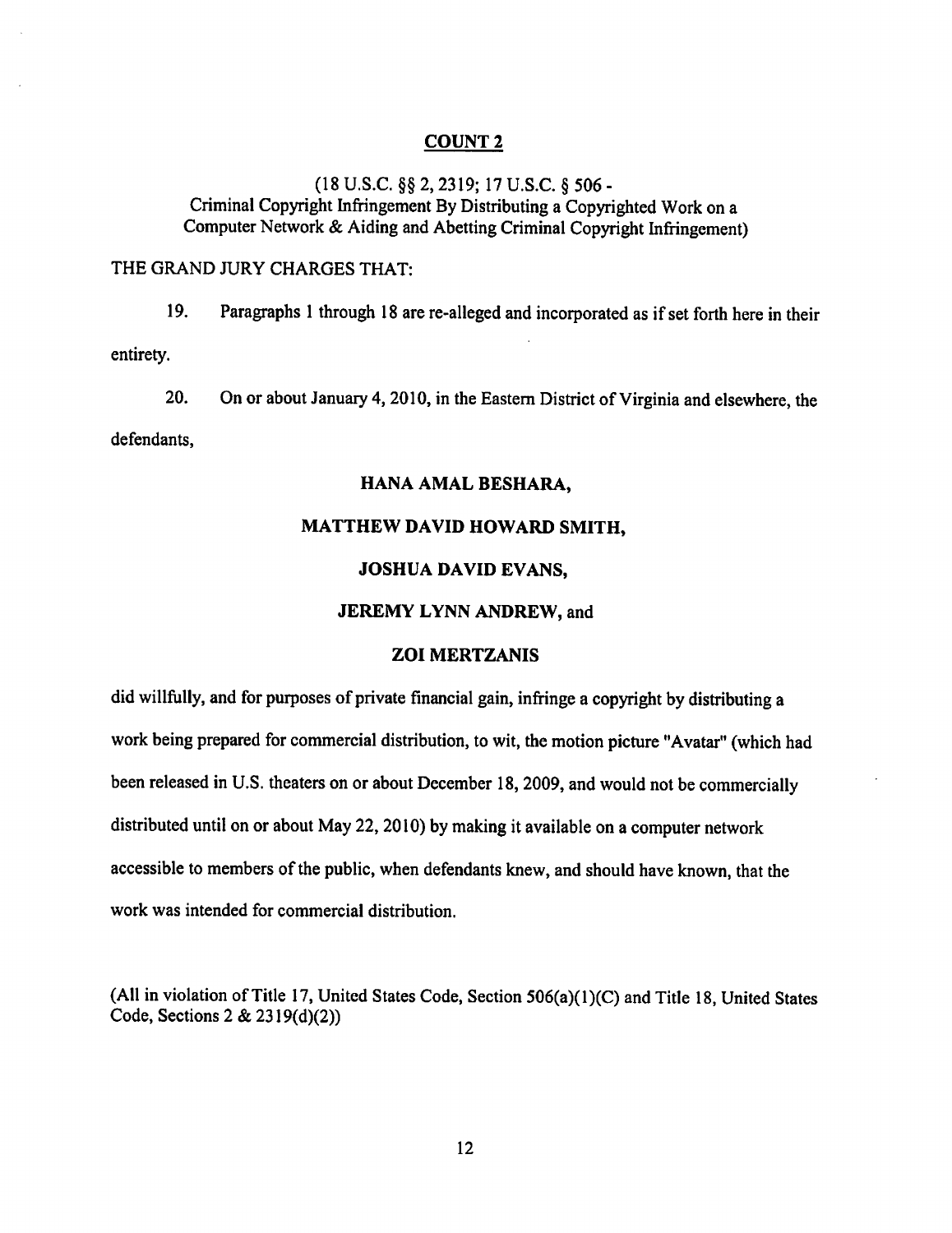#### COUNT 3

(18 U.S.C. §§ 2,2319; 17 U.S.C. § 506 - Criminal Copyright Infringement By Distributing a Copyrighted Work ona Computer Network & Aiding and Abetting Criminal Copyright Infringement)

#### THE GRAND JURY CHARGES THAT:

21. Paragraphs 1 through 18 are re-alleged and incorporated as if set forth here in their entirety.

22. On or about January 21,2010, in the Eastern District of Virginia and elsewhere,

the defendants,

#### *HANA AMAL BESHARA,*

#### *MATTHEW DAVID HOWARD SMITH,*

### *JOSHUA DAVID EVANS,*

#### *JEREMY LYNN ANDREW,* and

#### *ZOI MERTZANIS*

did willfully, and for purposes of private financial gain, infringe a copyright by distributing a work being prepared for commercial distribution, towit, the motion picture "2012" (which had been released in U.S. theaters on or about November 13, 2009, and would not be commercially distributed until on or about March 2, 2010) by making it available on a computer network accessible to members of the public, when defendants knew, and should have known, that the work was intended for commercial distribution.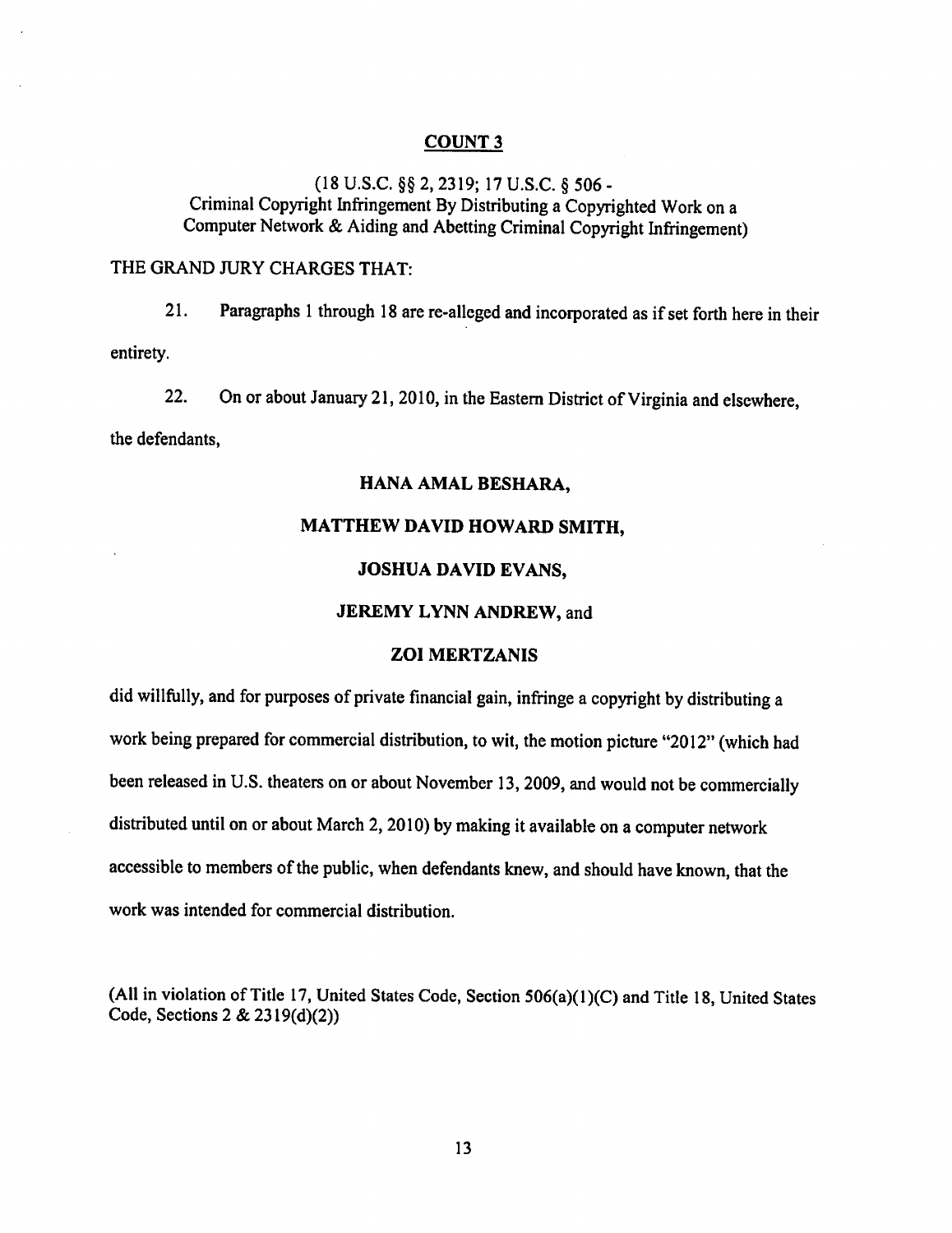(18 U.S.C. §§ 2,2319; 17 U.S.C. § 506 - Criminal Copyright Infringement ByDistributing a Copyrighted Work on a Computer Network & Aiding and Abetting Criminal Copyright Infringement)

### THE GRAND JURY CHARGES THAT:

23. Paragraphs 1 through 18are re-alleged and incorporated as if set forth here in their entirety.

24. On or about May 4, 2010, in the Eastern District of Virginia and elsewhere, the

defendants,

## *HANA AMAL BESHARA,*

## *MATTHEW DAVID HOWARD SMITH,*

#### *JOSHUA DAVID EVANS,*

#### *JEREMY LYNN ANDREW,* and

# *ZOI MERTZANIS*

did willfully, and for purposes of private financial gain, infringe a copyright by distributing a work being prepared for commercial distribution, to wit, the motion picture "Iron Man 2"(which would not be released in U.S. theaters until on or about May 7, 2010, and would not be commercially distributed until on or about September 28, 2010) by making it available on a computer network accessible to members of the public, when defendants knew, and should have known, that the work was intended for commercial distribution.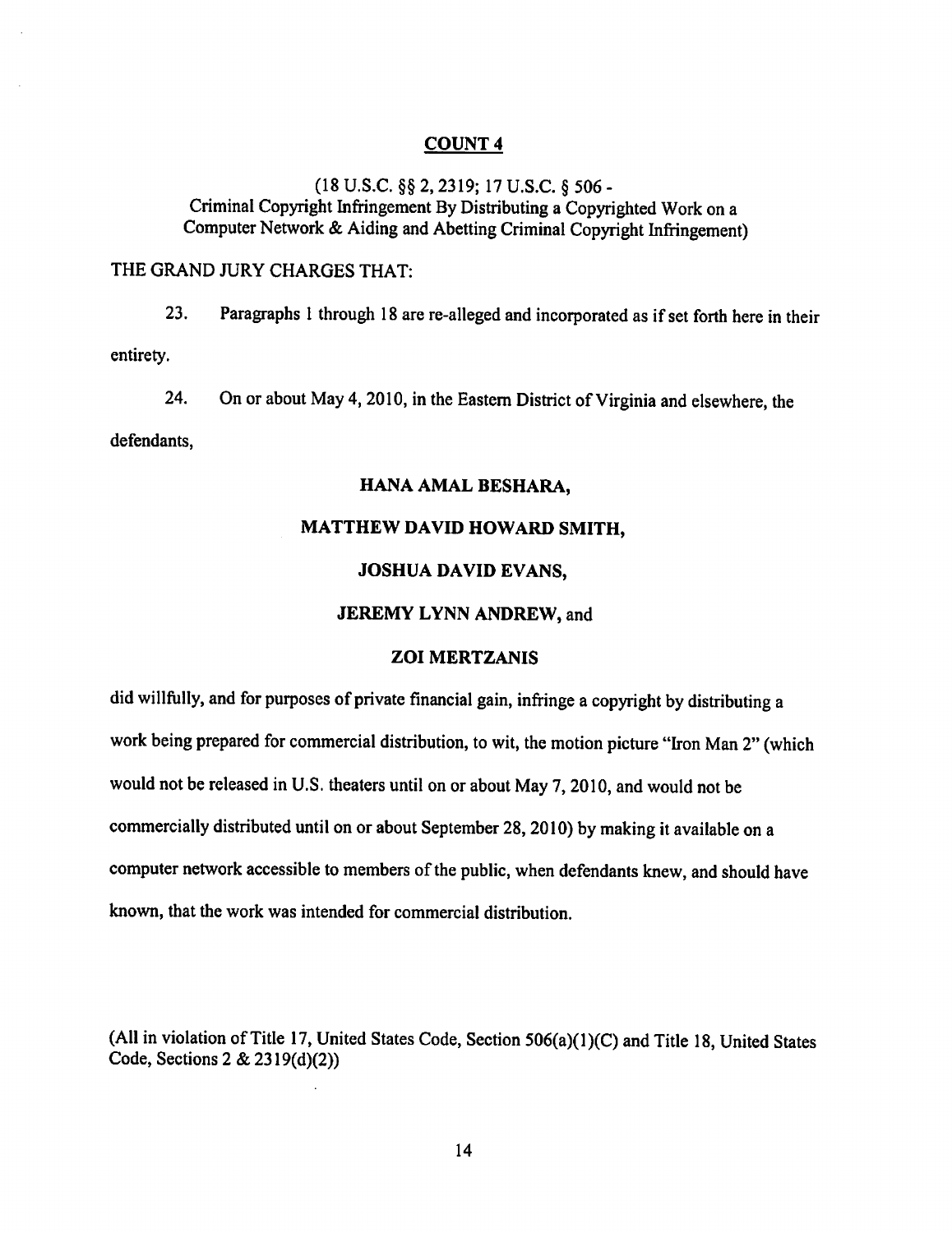(18 U.S.C. §§ 2,2319; 17 U.S.C. § 506 - Criminal Copyright Infringement By Distributing a Copyrighted Work ona Computer Network & Aiding and Abetting Criminal Copyright Infringement)

## THE GRAND JURY CHARGES THAT:

25. Paragraphs 1 through 18 are re-alleged and incorporated as if set forth here in their entirety.

26. On or about June 16,2010, in the Eastern District of Virginia and elsewhere, the

defendants,

## *HANA AMAL BESHARA,*

#### *MATTHEW DAVID HOWARD SMITH,*

#### *JOSHUA DAVID EVANS,*

#### *JEREMY LYNN ANDREW,* and

## *ZOI MERTZANIS*

did willfully, and for purposes of private financial gain, infringe a copyright by distributing a work being prepared for commercial distribution, to wit, the motion picture "The A-Team" (which had been released in U.S. theaters on or about June 11, 2010, and would not be commercially distributed until on or about December 14, 2010) by making it available on a computer network accessible to members of the public, when defendants knew, and should have known, that the work was intended for commercial distribution.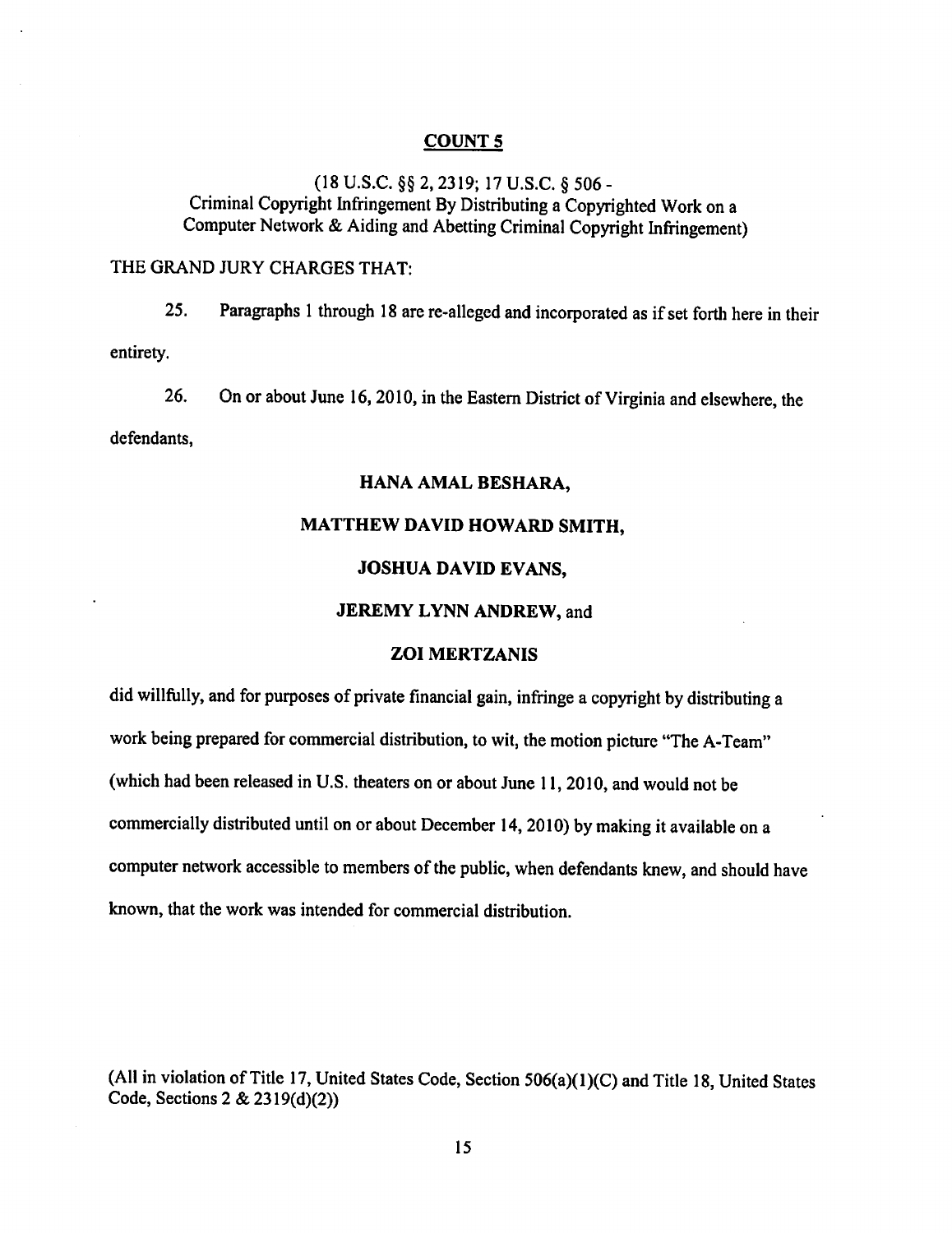# (18 U.S.C. §§ 2,2319; 17 U.S.C. § 506 - Criminal Copyright Infringement By Electronic Means & Aiding and Abetting Criminal Copyright Infringement)

# THE GRAND JURY CHARGES THAT:

27. Paragraphs 1 through 18 are re-alleged and incorporated as if set forth here in their entirety.

28. During the 180-day period ending on June 30,2010, in the Eastern District of

Virginia and elsewhere, the defendants,

## *HANA AMAL BESHARA,*

## *MATTHEW DAVID HOWARD SMITH,*

### *JOSHUA DAVID EVANS,*

#### *JEREMY LYNN ANDREW,* and

## *ZOI MERTZANIS*

did willfully, and for purposes of private financial gain, infringe the copyrights of copyrighted works, that is, motion pictures, television programs, and software, bythe reproduction and distribution over the Internet, during a 180-day period, of ten  $(10)$  or more copies of one  $(1)$  or more copyrighted works which had a total retail value of more than \$2,500.